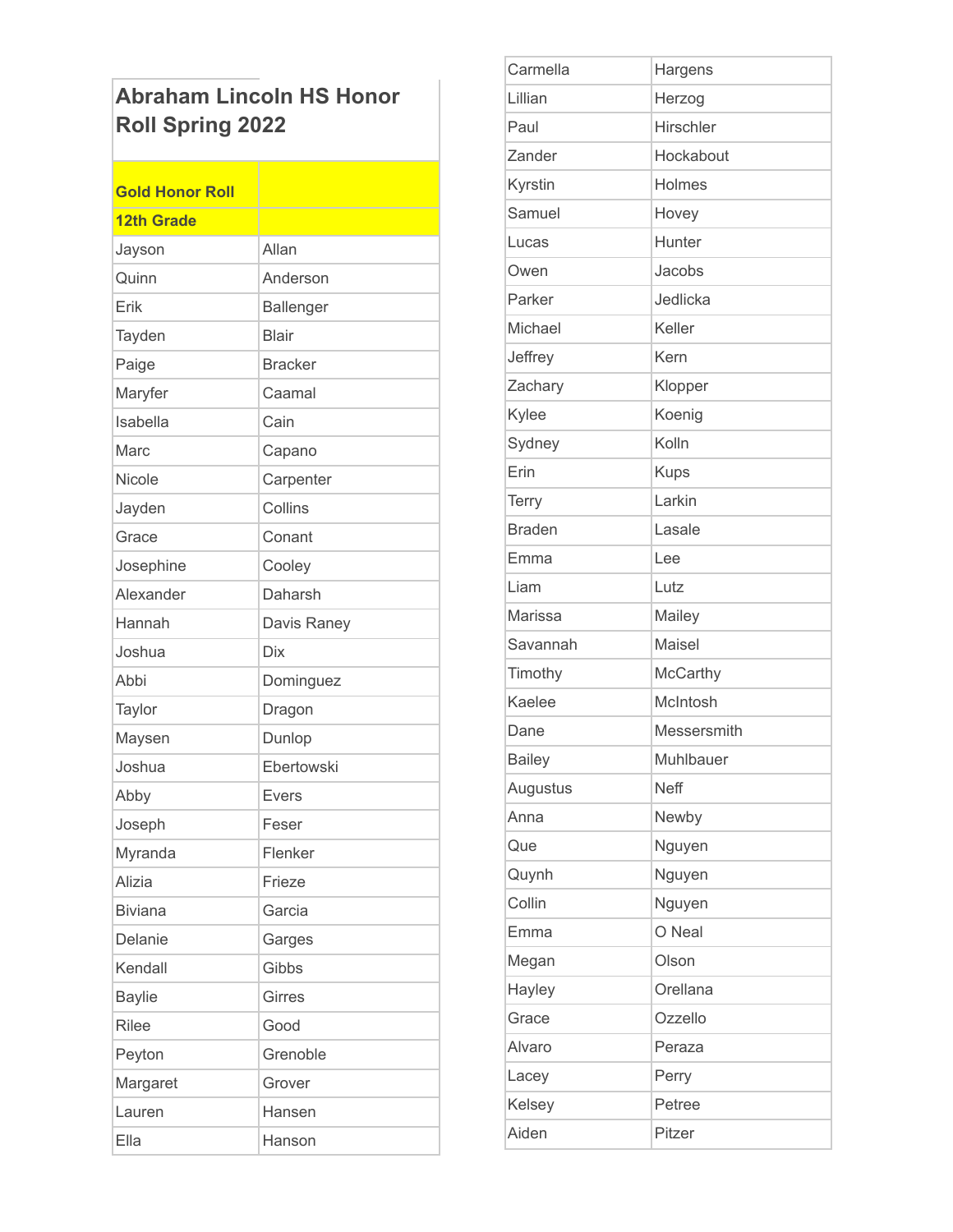| Joey                   | Podraza              |
|------------------------|----------------------|
| Leonardo               | Quinteros            |
| Guadalupe              | Ramirez Almaguer     |
| McKenna                | Rethmeier            |
| Vanessa                | Rocha                |
| Joseph                 | Romano               |
| Roselly                | Rosas Martinez       |
| <b>Natalie</b>         | Salinas Adame        |
| Ashton                 | Saunders             |
| Carson                 | Schaa                |
| Hanna                  | Schimmer             |
| Eric                   | Schmidtberger        |
| Grace                  | Schoening            |
| <b>Natalie</b>         | Simons               |
| Olivia                 | Simpson              |
| Aliceyn                | Smith                |
| Stephanie              | Smith                |
| Emily                  | Smith                |
| Julia                  | Smith                |
| Jessica                | Solorio Garcia       |
| Zeak                   | Sorensen             |
| Greenlee               | Spetman              |
| Emma                   | Thompson             |
| Jacee                  | Tindall              |
| Hannah                 | Vorce                |
| Jessica                | Vrenick              |
| Allison                | Walker               |
| Vanessa                | White                |
| Megan                  | Wilson               |
| Kayleen                | Woolsoncroft         |
| Cameron                | Wright               |
| <b>Gold Honor Roll</b> |                      |
| <b>11th Grade</b>      |                      |
| <b>Brock</b>           | Almond               |
| Camille                | Anderson             |
| Emilio                 | <b>Banderas Raya</b> |
| Benjamin               | <b>Banta</b>         |
| Aiden                  | <b>Barrett</b>       |

| Merric         | <b>Becker</b>   |
|----------------|-----------------|
| <b>Bryanna</b> | <b>Benedict</b> |
| Eliana         | <b>Brown</b>    |
| Wade           | <b>Brown</b>    |
| Jacqueline     | <b>Bunten</b>   |
| Jeena          | Carle           |
| Sidnie         | Clark           |
| Joslynn        | Clark           |
| Tyler          | Costello        |
| Maxwell        | Cundiff         |
| Hannah         | Dillehay        |
| Megan          | Elam            |
| Gwyneth        | Encio           |
| Lucas          | Fitch           |
| Lucas          | Gruber          |
| Holly          | Hansen          |
| Grace          | Heffernan       |
| Ty             | James           |
| Nathan         | Johannes        |
| Daxon          | Kindred         |
| Braydon        | Lincoln         |
| Ruby           | Mabbitt         |
| Tatum          | Mark            |
| Jazmin         | Martinez Rangel |
| Eric           | McCoy           |
| Piper          | <b>McGuire</b>  |
| Olivia         | <b>Merksick</b> |
| Jocelyn        | Miller          |
| Cindi          | Neff            |
| Emily          | Pomernackas     |
| Aubree         | Poppino         |
| <b>Tyler</b>   | Powers          |
| Eleanor        | Preston         |
| Diego          | Quinteros       |
| <b>Bret</b>    | Ramsey          |
| Jennifer       | Rangel Mendoza  |
| David          | Rinke           |
| Luis           | Rodriguez       |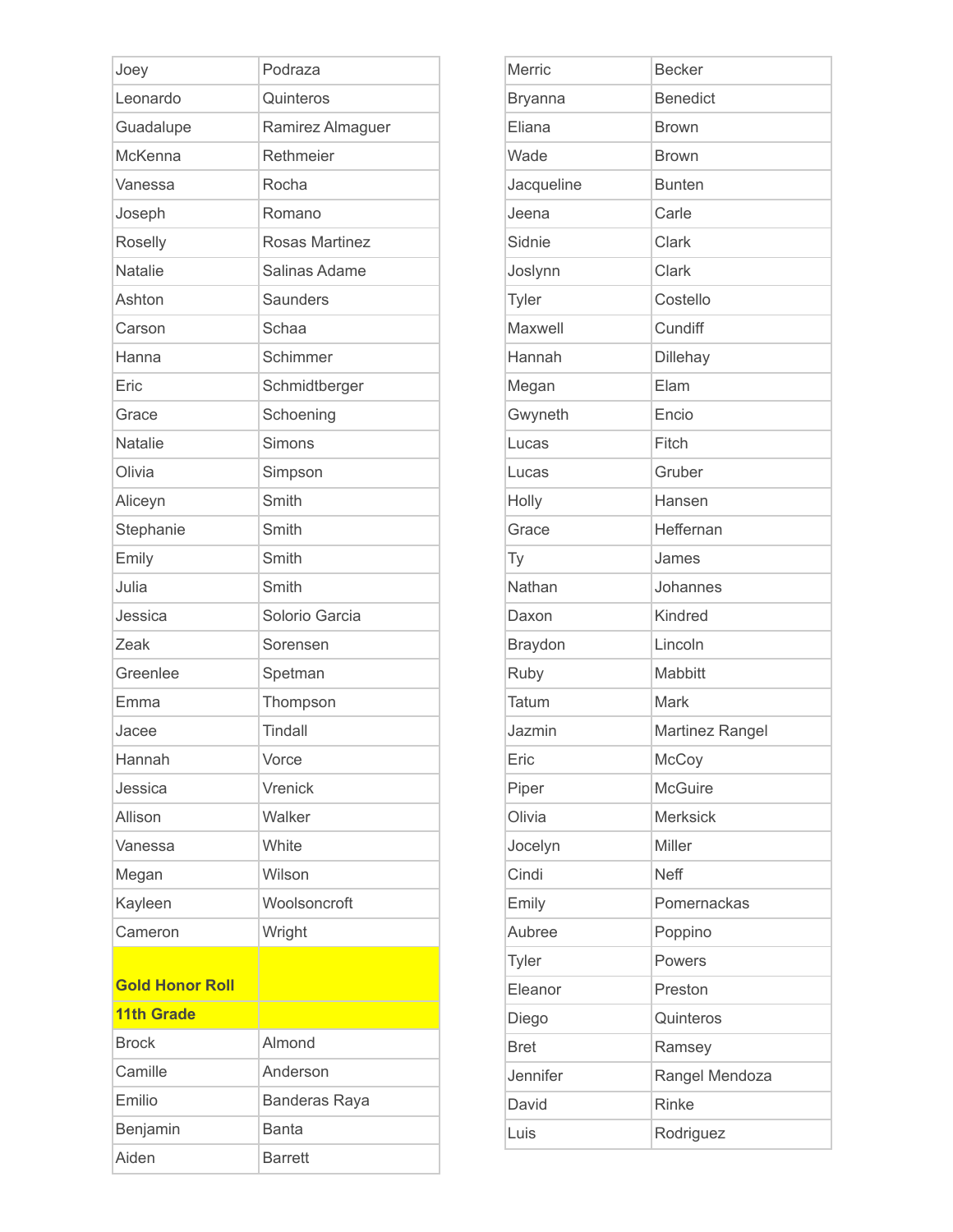| Gary                   | Rorebeck            |
|------------------------|---------------------|
| Haylie                 | Santon              |
| Kate                   | Schleifman          |
| Cole                   | Schroeder           |
| Lola                   | Shorney             |
| Clayton                | Smith               |
| <b>Steven</b>          | Stangl              |
| Maggie                 | <b>Stiles</b>       |
| Meredith               | Struebing           |
| Mia                    | Vodicka             |
| Kiley                  | Wathen              |
| Noah                   | Welsh               |
| <b>Drew</b>            | Wilson              |
| Tana                   | Witt                |
| Kaylee                 | Woolsoncroft        |
| Ella                   | Zaborsky            |
| Ashley                 | Zuniga Solorio      |
|                        |                     |
| <b>Gold Honor Roll</b> |                     |
|                        |                     |
| <b>10th Grade</b>      |                     |
| Sterling               | Angeroth            |
| Daniela                | Avalos Pantoja      |
| Jose                   | <b>Avalos Rosas</b> |
| <b>Marcus</b>          | <b>Banales</b>      |
| Liberty                | <b>Bates</b>        |
| <b>Tessica</b>         | <b>Burke</b>        |
| Keller                 | Cannon              |
| <b>Tessa</b>           | Clifton             |
| <b>Ashlie</b>          | Danielson           |
| Caden                  | Dorr                |
| Elizabeth              | Escobar             |
| Taylor                 | Ferguson            |
| Andrew                 | Fichter             |
| Madeline               | Freeman             |
| Alison                 | Frieze              |
| Mason                  | Garreans            |
| Leah                   | Johnson             |
| Abigail                | Larsen              |

| Lizeth                 | Lopez                     |
|------------------------|---------------------------|
| Valeria                | <b>Martinez Contreras</b> |
| <b>Brandon</b>         | <b>Martinez Rico</b>      |
| Aleesha                | <b>Mascarenas</b>         |
| Lillian                | Mass                      |
| Gillian                | Mathre                    |
| Lexy                   | Mayo                      |
| Camryn                 | Moon                      |
| Mckenna                | Morgan                    |
| Kelsi                  | Nelson                    |
| Emily                  | Newby                     |
| Molly                  | Romano                    |
| Madison                | Schirmbeck                |
| Allison                | Smith                     |
| Zoe                    | Spearman                  |
| Marnee                 | Sriharath                 |
| <b>Atticus</b>         | Walker                    |
| Chelsee                | Westcott                  |
|                        |                           |
| <b>Gold Honor Roll</b> |                           |
| <b>9th Grade</b>       |                           |
| Lillianna              | <b>Bates</b>              |
| Emily                  | <b>Billings</b>           |
| Creighton              | <b>Bracker</b>            |
| Angelina               | Cain                      |
| Vallerie               | Clark                     |
| Kayley                 | Coffey                    |
| <b>Brody</b>           | Coffman                   |
| Maryanna               | Collins                   |
| Lila                   | Conant                    |
| Sonia                  | Fitch                     |
| Kylie                  | Gardner                   |
| Preslie                | <b>Girres</b>             |
| Michael                | Hilton                    |
| Kaylie                 | Holt                      |
| Andrew                 | James                     |
| Emma                   | Jedlicka                  |
| Alexander              | Johnston                  |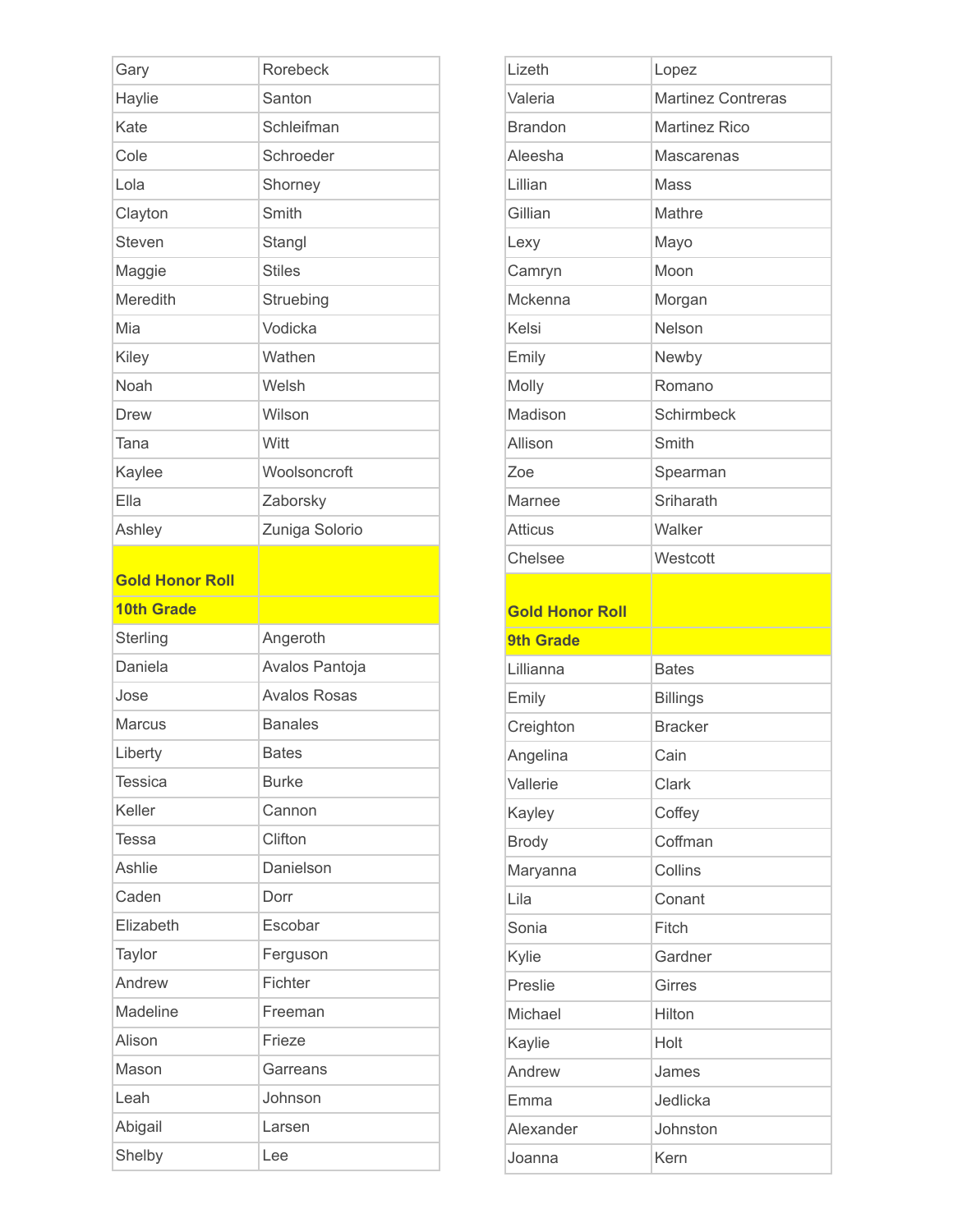| <b>Mabbitt</b><br>Mailey<br>Martinez-Rangel<br>McCollough<br><b>McKern</b><br>Merit<br>Merit<br>Monge Rios<br>Ozzello<br>Parrott<br>Parrott<br>Podraza<br>Pope<br>Ranney<br>Rardin<br>Rau<br>Romero<br>Sandbothe<br>Schmitz<br>Schutt<br>Stangl<br><b>Valdez Perez</b><br>Veit<br>Williams<br>Baluyot<br><b>Bradley</b><br>Carney<br><b>Haats</b> | Gabrielle                | Loudon |
|---------------------------------------------------------------------------------------------------------------------------------------------------------------------------------------------------------------------------------------------------------------------------------------------------------------------------------------------------|--------------------------|--------|
|                                                                                                                                                                                                                                                                                                                                                   | Claire                   |        |
|                                                                                                                                                                                                                                                                                                                                                   | Teagann                  |        |
|                                                                                                                                                                                                                                                                                                                                                   | Diego                    |        |
|                                                                                                                                                                                                                                                                                                                                                   | Ashlin                   |        |
|                                                                                                                                                                                                                                                                                                                                                   | Layla                    |        |
|                                                                                                                                                                                                                                                                                                                                                   | Hanna                    |        |
|                                                                                                                                                                                                                                                                                                                                                   | Hailey                   |        |
|                                                                                                                                                                                                                                                                                                                                                   | Jocelyn                  |        |
|                                                                                                                                                                                                                                                                                                                                                   | Lillian                  |        |
|                                                                                                                                                                                                                                                                                                                                                   | Konnor                   |        |
|                                                                                                                                                                                                                                                                                                                                                   | Grannt                   |        |
|                                                                                                                                                                                                                                                                                                                                                   | Kati                     |        |
|                                                                                                                                                                                                                                                                                                                                                   | Dean                     |        |
|                                                                                                                                                                                                                                                                                                                                                   | Luna                     |        |
|                                                                                                                                                                                                                                                                                                                                                   | Griffin                  |        |
|                                                                                                                                                                                                                                                                                                                                                   | Hutson                   |        |
|                                                                                                                                                                                                                                                                                                                                                   | Elizabeth                |        |
|                                                                                                                                                                                                                                                                                                                                                   | Aubrey                   |        |
|                                                                                                                                                                                                                                                                                                                                                   | Ella                     |        |
|                                                                                                                                                                                                                                                                                                                                                   | Payton                   |        |
|                                                                                                                                                                                                                                                                                                                                                   | Kyle                     |        |
|                                                                                                                                                                                                                                                                                                                                                   | Alex                     |        |
|                                                                                                                                                                                                                                                                                                                                                   | Grace                    |        |
|                                                                                                                                                                                                                                                                                                                                                   | <b>Baily</b>             |        |
|                                                                                                                                                                                                                                                                                                                                                   |                          |        |
|                                                                                                                                                                                                                                                                                                                                                   | <b>Silver Honor Roll</b> |        |
|                                                                                                                                                                                                                                                                                                                                                   | <b>12th Grade</b>        |        |
|                                                                                                                                                                                                                                                                                                                                                   | Gianmark                 |        |
|                                                                                                                                                                                                                                                                                                                                                   | Quentin                  |        |
|                                                                                                                                                                                                                                                                                                                                                   | Samantha                 |        |
|                                                                                                                                                                                                                                                                                                                                                   | Garrett                  |        |
| Hernandez                                                                                                                                                                                                                                                                                                                                         | Kimberly                 |        |
| Hoag                                                                                                                                                                                                                                                                                                                                              | Chloe                    |        |
| Jones                                                                                                                                                                                                                                                                                                                                             | Jaxson                   |        |
| Karkliniece                                                                                                                                                                                                                                                                                                                                       | Annija                   |        |
| <b>Knauss</b>                                                                                                                                                                                                                                                                                                                                     | Jacob                    |        |
| Chloe<br>Larsen                                                                                                                                                                                                                                                                                                                                   |                          |        |

| Joana                    | Lopez            |
|--------------------------|------------------|
| Nadia                    | Love             |
| <b>Breanna</b>           | Martinez         |
| Wyatt                    | Nichols          |
| Gabriella                | Peterson         |
| <b>Brendan</b>           | Roberson         |
| <b>Baldemar</b>          | Sanchez          |
| Chrys                    | Smith            |
| Trinity                  | Tallman          |
| Abygail                  | Taylor           |
| Sarai                    | Vargas           |
| Dayanara                 | Vega             |
| <b>Brandon</b>           | Wiechelman       |
| Landon                   | Williams         |
|                          |                  |
| <b>Silver Honor Roll</b> |                  |
| <b>11th Grade</b>        |                  |
| Megan                    | Addison          |
| <b>Trista</b>            | <b>Baker</b>     |
| Melisa                   | Carter           |
| Faith                    | Case             |
| <b>Bailey</b>            | Chubb            |
| Asia                     | Collins          |
| Cadyn                    | Desantiago       |
| Emily                    | Donovan          |
| Adiel                    | Garcia Alvarado  |
| Taylor                   | Hamilton         |
| Brooklyn                 | King             |
| Kodi                     | Larson           |
| Joslyn                   | Mayo             |
| Dalton                   | <b>McCormick</b> |
| Reaghan                  | McDaniel         |
| Killian                  | McMullen         |
| Hunter                   | Pearce           |
| Minh                     | Phung            |
| Dara                     | Pich             |
| Kirsten                  | Powley           |
| Clara                    | Pyland           |
| Camden                   | Roberson         |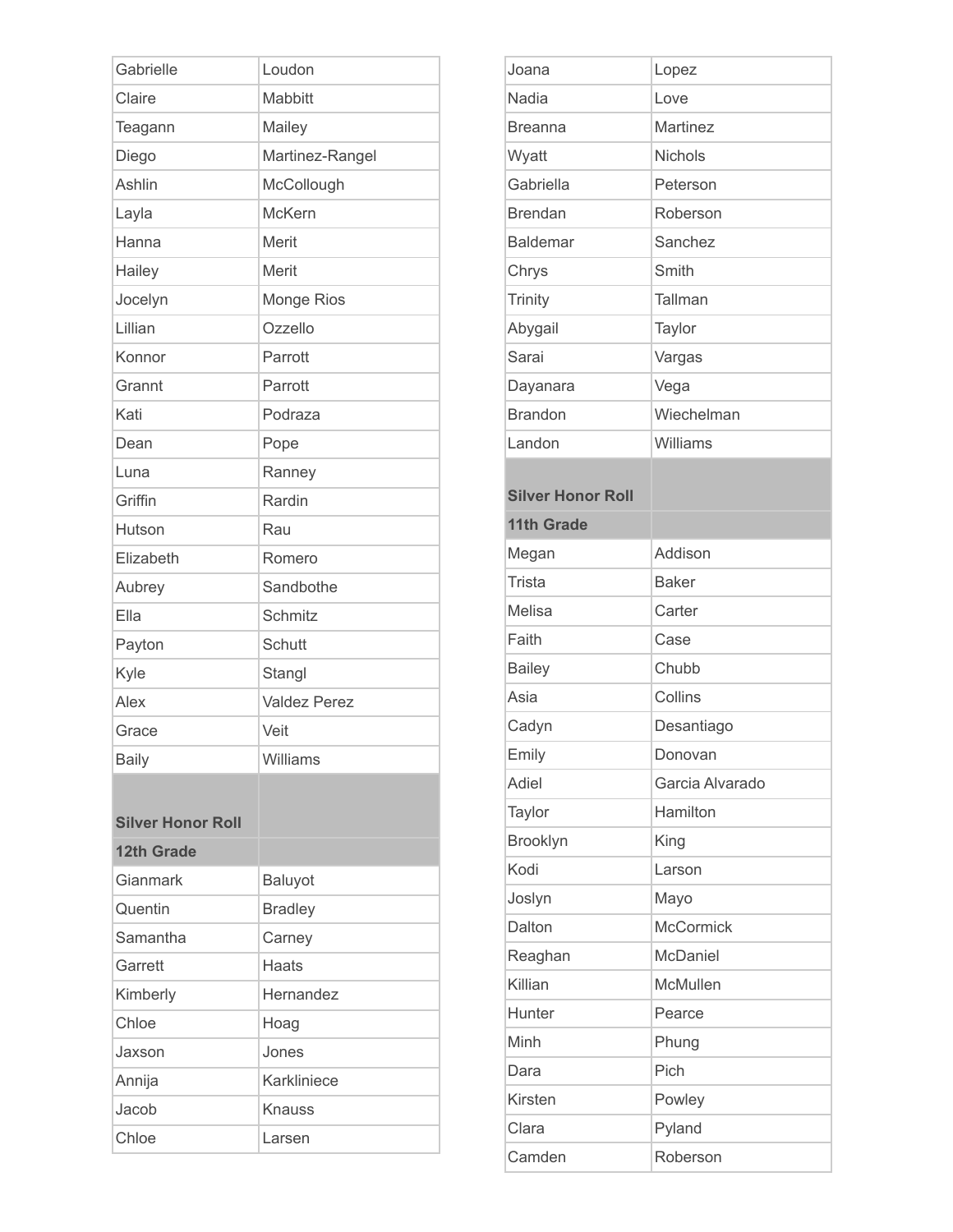| Matthew                  | Sanchez               |
|--------------------------|-----------------------|
| Nathan                   | Sheehan               |
| Jacianna                 | Speck                 |
| William                  | Stangl                |
| Aubrey                   | Whitworth             |
| Owen                     | Wilcoxen              |
| Katelynn                 | Wilson                |
|                          |                       |
| <b>Silver Honor Roll</b> |                       |
| <b>10th Grade</b>        |                       |
| Lily                     | <b>Boland</b>         |
| Wyatt                    | Conrad                |
| Anthony                  | Diaz-Gomez            |
| Ivy                      | Farrell               |
| Seraphine                | Foley                 |
| <b>Bennett</b>           | Freeman               |
| Luciana                  | Gruber                |
| Reegan                   | <b>Haats</b>          |
| Caden                    | Hamilton              |
| Parker                   | Herzog                |
| <b>Blake</b>             | Higgins               |
| Hailey                   | Holcombe              |
| Chloe                    | Jackson               |
| <b>Alexis</b>            | Kaupa                 |
| Corwin                   | Kerger                |
| Zachary                  | Lincoln               |
| Julius                   | Maben                 |
| Shayla                   | Mai                   |
| Aidan                    | Martin                |
| Sonia                    | <b>Martinez Ramos</b> |
| Aidric                   | Montanez-Kuhlmann     |
| Ceazia                   | Pargo                 |
| <b>Bryan</b>             | Potter                |
| Kyleigh                  | Raes                  |
| Jacqueline               | Renteria Vargas       |
| Claire                   | Schoening             |
| Christopher              | <b>Wailes</b>         |
| Cameron                  | Winger                |
| Raymond                  | Yang                  |

| Fredy                    | Zambrano-Jaramillo    |
|--------------------------|-----------------------|
| Freddy                   | Zavala Medina         |
|                          |                       |
| <b>Silver Honor Roll</b> |                       |
| <b>9th Grade</b>         |                       |
| Emyleigh                 | Bagshaw               |
| Zane                     | Convey                |
| Lydia                    | <b>Dix</b>            |
| <b>JERIMIAH</b>          | <b>HELMS</b>          |
| Kassandra                | <b>Hirsch Rollins</b> |
| Daniel                   | Hornberg              |
| Alanna                   | Huggins               |
| Colten                   | Kemp                  |
| Isaiah                   | Lusajo                |
| Dylan                    | Mahrt                 |
| Ronald                   | Moore                 |
| <b>Nikki</b>             | <b>Rickard</b>        |
| Aiden                    | Sandbothe             |
| Kyle                     | Sorensen              |
| Quinn                    | Velder                |
| Dylan                    | Williams              |
| Kaci                     | Wohlers               |
|                          |                       |
| <b>Bronze Honor Roll</b> |                       |
| <b>12th Grade</b>        |                       |
| Jack                     | Bowman                |
| Alison                   | <b>Buell</b>          |
| Matthew                  | <b>Burns</b>          |
| Vanessa                  | Castro                |
| Thomas                   | Chau                  |
| Kelsey                   | Cleaver               |
| Jasmine                  | Delgado               |
| Greenleigh               | Diamond               |
| Jaycie                   | Hasbrouck             |
| <b>Marine</b>            | Hernandez Arroyo      |
| <b>Ryley</b>             | Holeton               |
| Makosa                   | Jones                 |
| Rachel                   | Kinney                |
| <b>Brody</b>             | Klopp                 |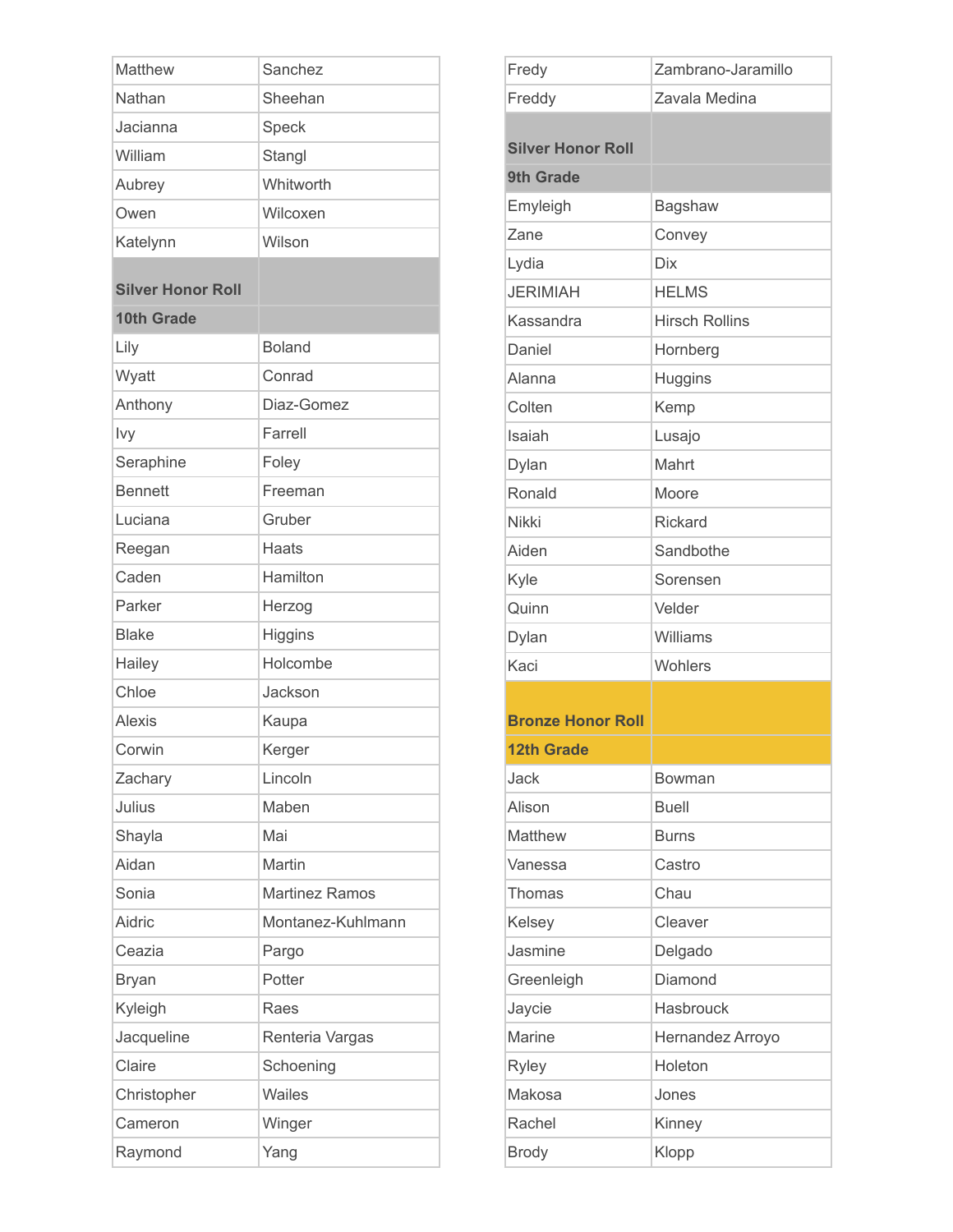| Timothy                  | <b>Koesters</b>         |
|--------------------------|-------------------------|
| Hannah Joan              | Liwai                   |
| Elijah                   | Lusajo                  |
| Carlos                   | <b>Macias Perez</b>     |
| Jesus                    | Medina-Rangel           |
| Aidan                    | Murphy                  |
| Aurora                   | Neuharth                |
| <b>Brianna</b>           | Nixon                   |
| Jonah                    | Oder                    |
| Vanessa                  | Perez Valdez            |
| Jasmine                  | Portillo                |
| Kaitlyn                  | Redding                 |
| Audri                    | Reid                    |
| <b>Nick</b>              | <b>Rice</b>             |
| Corbin                   | Roane                   |
| Rachel                   | Roche                   |
| Trenton                  | Silva                   |
| Kaitlynn                 | Simpson                 |
| Edwin                    | <b>Stuck</b>            |
| Matthew                  | Ward                    |
| Makenzie                 | <b>Watts</b>            |
|                          |                         |
| <b>Bronze Honor Roll</b> |                         |
| <b>11th Grade</b>        |                         |
| Patzy                    | Anchondo Gonzalez       |
| Noah                     | <b>Anderson Trotter</b> |
| <b>Blake</b>             | <b>Batt</b>             |
| Annalise                 | <b>Benedict</b>         |
| Ella                     | <b>Boes</b>             |
| Wesley                   | <b>Brown</b>            |
| Charles                  | <b>Brown</b>            |
| Gabriella                | Carbaugh                |
| Chloe                    | Carter                  |
| Chase                    | Christensen             |
| Abraham                  | Colburn                 |
| Shawna                   | Combs                   |
| Lydia                    | Cooper                  |
| Kylee                    | Desantiago              |

| <b>Natalia</b>   | Diaz Rangel       |
|------------------|-------------------|
| Leah             | Fisher            |
| Treyton          | Foutch            |
| <b>Azaria</b>    | Green             |
| Joann            | Hacker            |
| Kylie            | Hansen            |
| Austin           | Hatch             |
| Ethan            | Heizer            |
| Mackenzee        | Keller            |
| Cassandra        | Killion           |
| <b>Bridgette</b> | Kindred           |
| Mackenzie        | Kvammen           |
| Abigail          | Lasale            |
| Emma             | Lorenz            |
| Jeffrey          | McDaniel          |
| Caden            | McDowell          |
| Abram            | McIntosh          |
| Crystal          | Morales Cancino   |
| Madison          | <b>Myers</b>      |
| <b>Bennett</b>   | Olsen             |
| Annabella        | Pilger            |
| Michael          | Powell            |
| Alicia           | <b>Richards</b>   |
| Kylie            | Richardson        |
| Gilberto         | Rosas Martinez    |
| Haley            | <b>Rytter</b>     |
| Klayton          | Sedam             |
| Mya              | Smith             |
| Jesus            | Solorio Hernandez |
| Brooklyn         | Sorensen          |
| <b>Nicholas</b>  | Spurgin           |
| Aubrey           | <b>Stark</b>      |
| Thomas           | <b>Stark</b>      |
| Alexa            | Tichota           |
| Jenna            | Twohig            |
| <b>CANNON</b>    | <b>WAKE</b>       |
| Makenzie         | Widtfeldt         |
| Maliah           | Young             |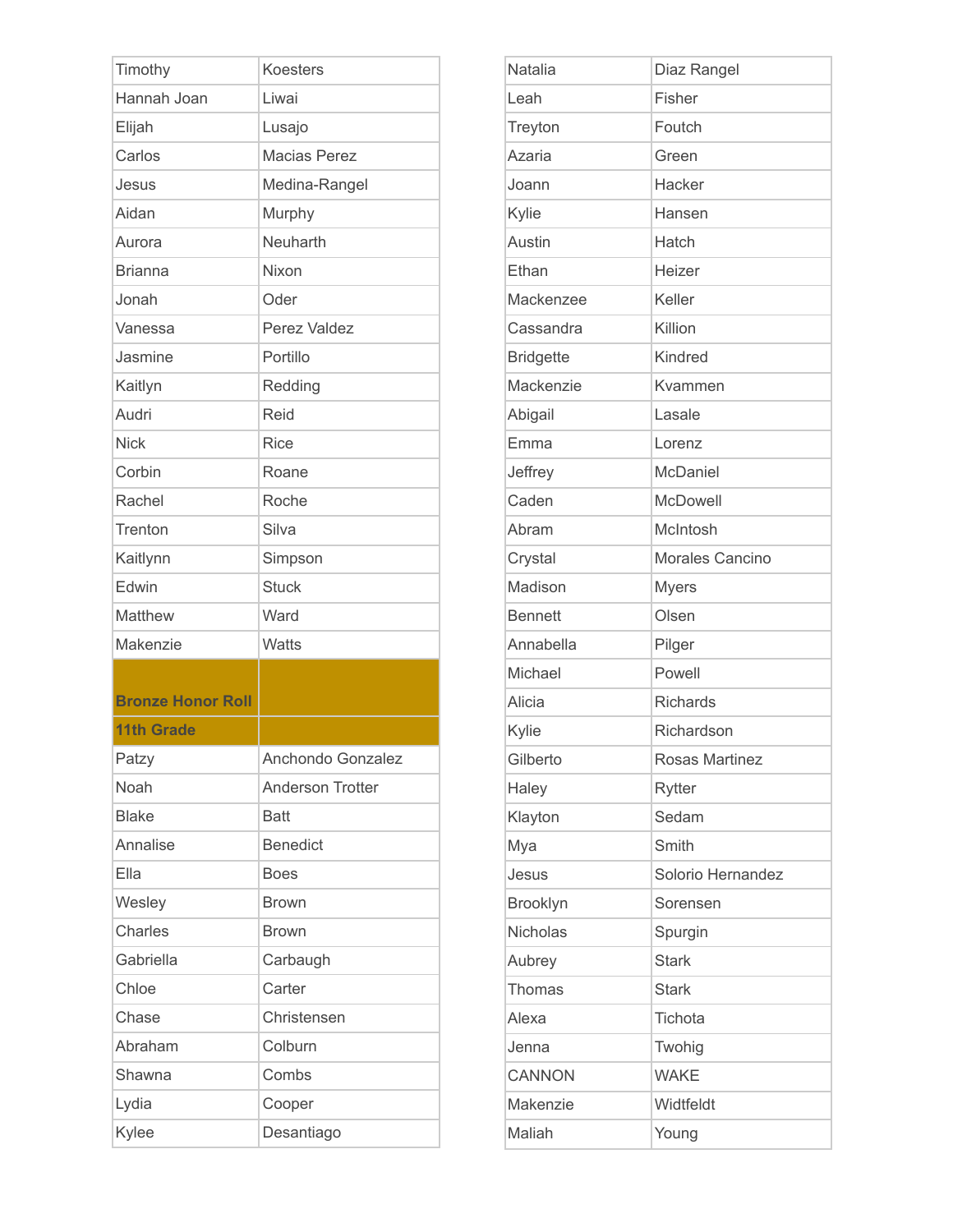| <b>Bradlee</b>           | <b>Zitek</b>            |
|--------------------------|-------------------------|
|                          |                         |
| <b>Bronze Honor Roll</b> |                         |
| <b>10th Grade</b>        |                         |
| Ashley                   | <b>Aguilar Martinez</b> |
| <b>Brianna</b>           | Aldredge                |
| Tyler                    | Amato                   |
| Andrew                   | Atchley                 |
| Mackenzie                | <b>Banks</b>            |
| Korbin                   | <b>Brunow</b>           |
| Gabriel                  | Castro                  |
| <b>Dallas</b>            | Christensen             |
| William                  | Costello                |
| Isaac                    | Cote                    |
| Noah                     | Cross                   |
| Jackson                  | <b>Dilts</b>            |
| Melody                   | Flenker                 |
| Ashton                   | Fricton                 |
| Helen                    | Galdamez Tobar          |
| Louden                   | Good                    |
| Nevaeh                   | Graham                  |
| Ashton                   | Hardisty                |
| Jayden                   | Hargrave                |
| Robert                   | Harper                  |
| Wyatt                    | Harvey                  |
| Taylor                   | Henderson               |
| <b>Boston</b>            | Heywood                 |
| Veronica                 | Hines                   |
| Alec                     | Holmes                  |
| Mauricio                 | Jarquin                 |
| Julian                   | Jimenez                 |
| Dillon                   | Jones                   |
| <b>PARKER</b>            | <b>KLEMENT</b>          |
| Lily                     | Knau                    |
| Kohen                    | <b>Kucks</b>            |
| Victor                   | Ledesma Renteria        |
| Eric                     | Lopez-Espinoza          |
| Christopher              | Meza                    |
| Jamison                  | Nicholls                |

| Nicholas                 | <b>Nielsen</b> |
|--------------------------|----------------|
| Nicole                   | O Brien        |
| Ryan                     | Ortega         |
| Robert                   | Owens          |
| Marlene                  | Paramo         |
| Presley                  | Patten         |
| Frank                    | Perry          |
| Madilyn                  | Pitzer         |
| Samantha                 | Richard        |
| Aubrey                   | Robinson       |
| Kyle                     | Roenfeldt      |
| Zoey                     | Schnackenberg  |
| Sophia                   | Shamblen       |
| Cody                     | Smith          |
| <b>Brett</b>             | Smothers       |
| Sylvia                   | <b>Stott</b>   |
| Christian                | Thacker        |
| <b>Skyler</b>            | Thompson       |
| Ava                      | <b>Watkins</b> |
| <b>Tessie</b>            | Way            |
| Alex                     | Wickman        |
| Ethan                    | Wilke          |
| Emmeline                 | Williams       |
|                          |                |
| <b>Bronze Honor Roll</b> |                |
| <b>9th Grade</b>         |                |
| Jayme                    | Adams          |
| Miguel                   | Avalos Pantoja |
| Alyssa                   | Clark          |
| Annalea                  | Davis          |
| Ellie                    | <b>Dykes</b>   |
| Taylor                   | Ebertowski     |
| Gabriel                  | Espinoza       |
| Kassidy                  | Fiala          |
| Jadyn                    | Foster         |
| Ismael                   | Gonzalez Lopez |
| Cooper                   | Haddix         |
|                          |                |